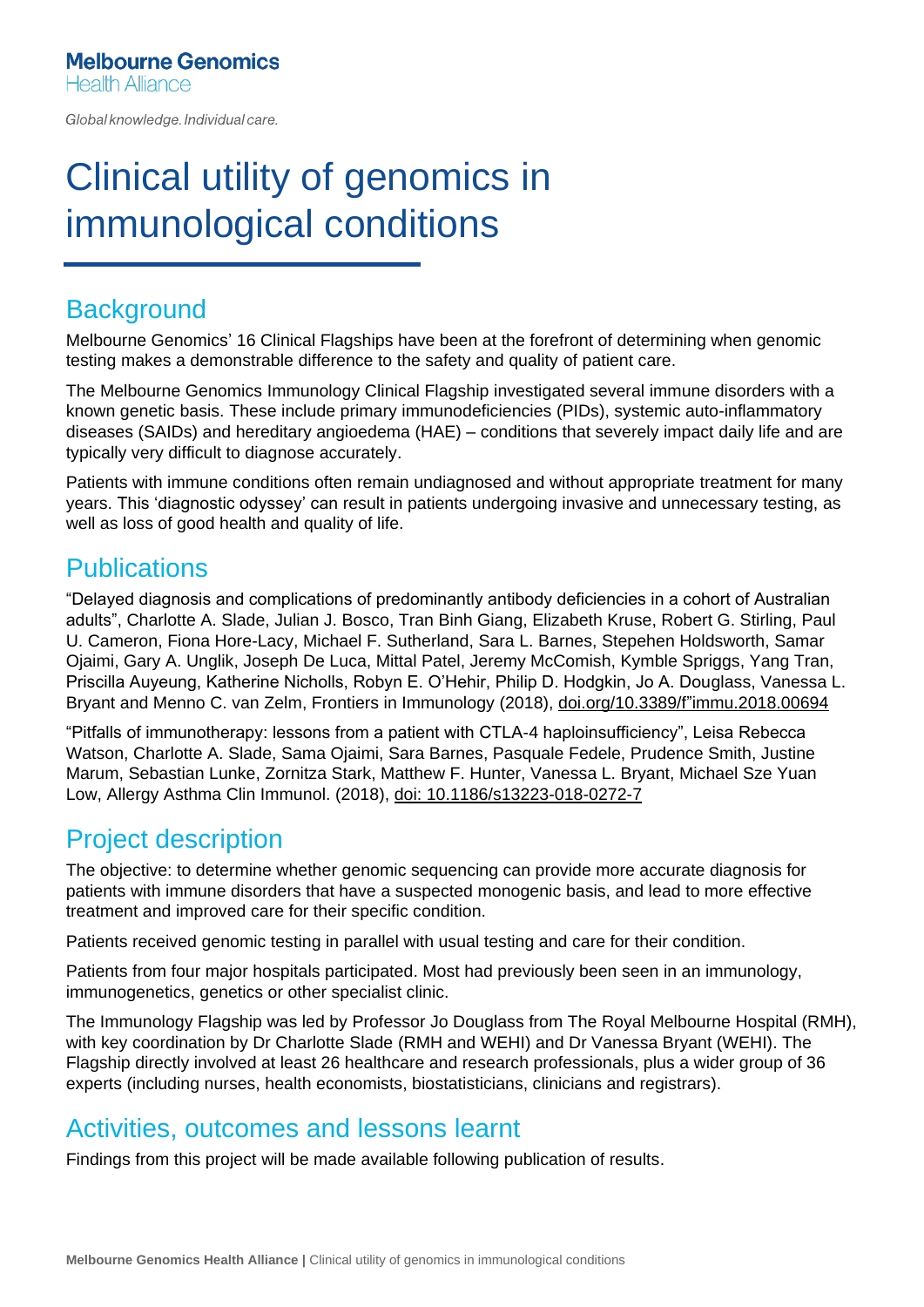## Impact

The Flagship has driven national conversations about the identification and treatment of patients with immune system diseases, leading to development of a national immunodeficiency strategy [\(https://www.nationalimmunodeficiencystrategy.org.au\)](https://www.nationalimmunodeficiencystrategy.org.au/).